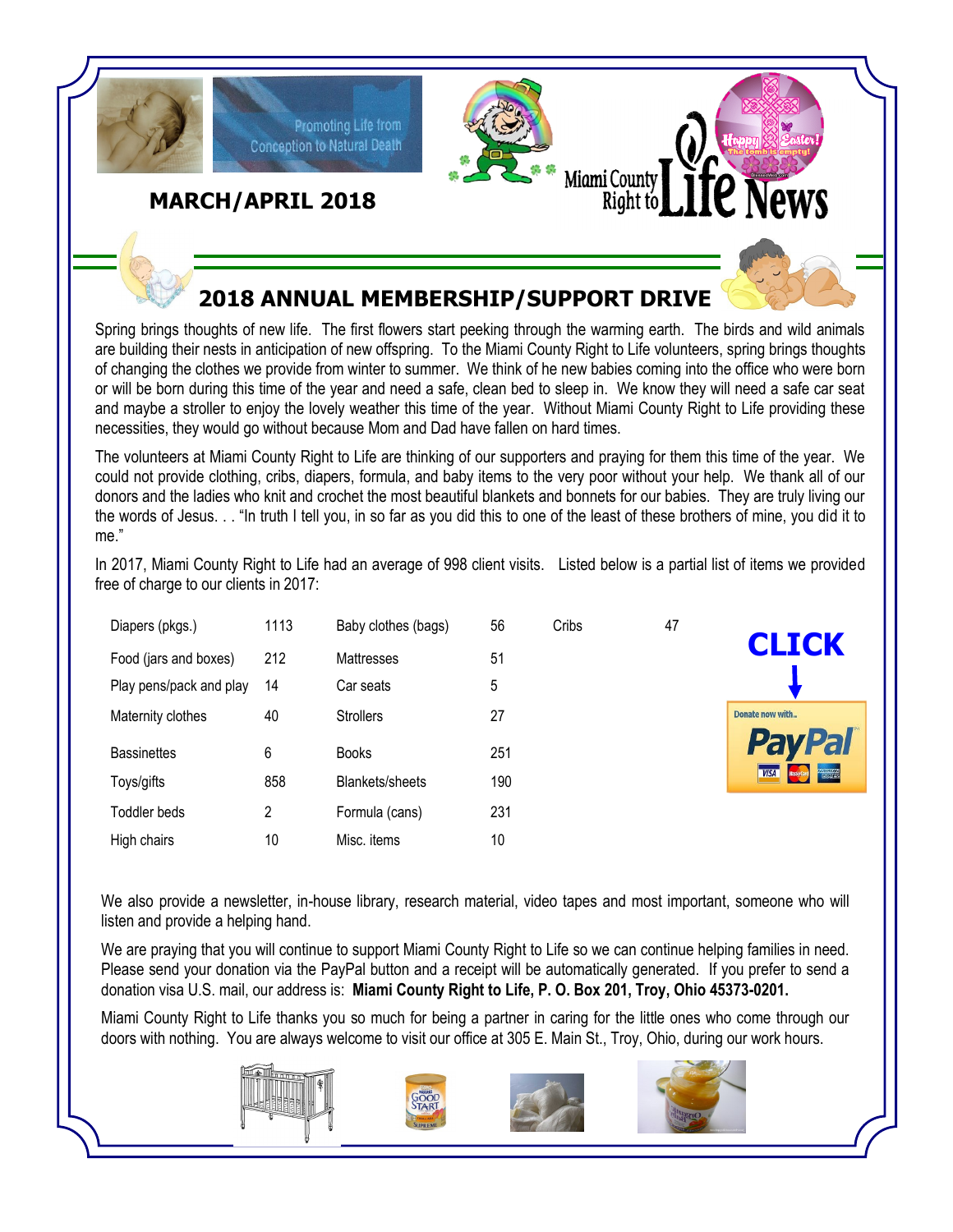

We at MCRTL are constantly in need of volunteers to work two hours a week in our office at 305 E. Main St., Troy, Ohio.

The more helpers we have, the more hours we can be open to serve those in need.

Please search your heart and call the LIFE office at 937-335-5433.

Thank you!!



.



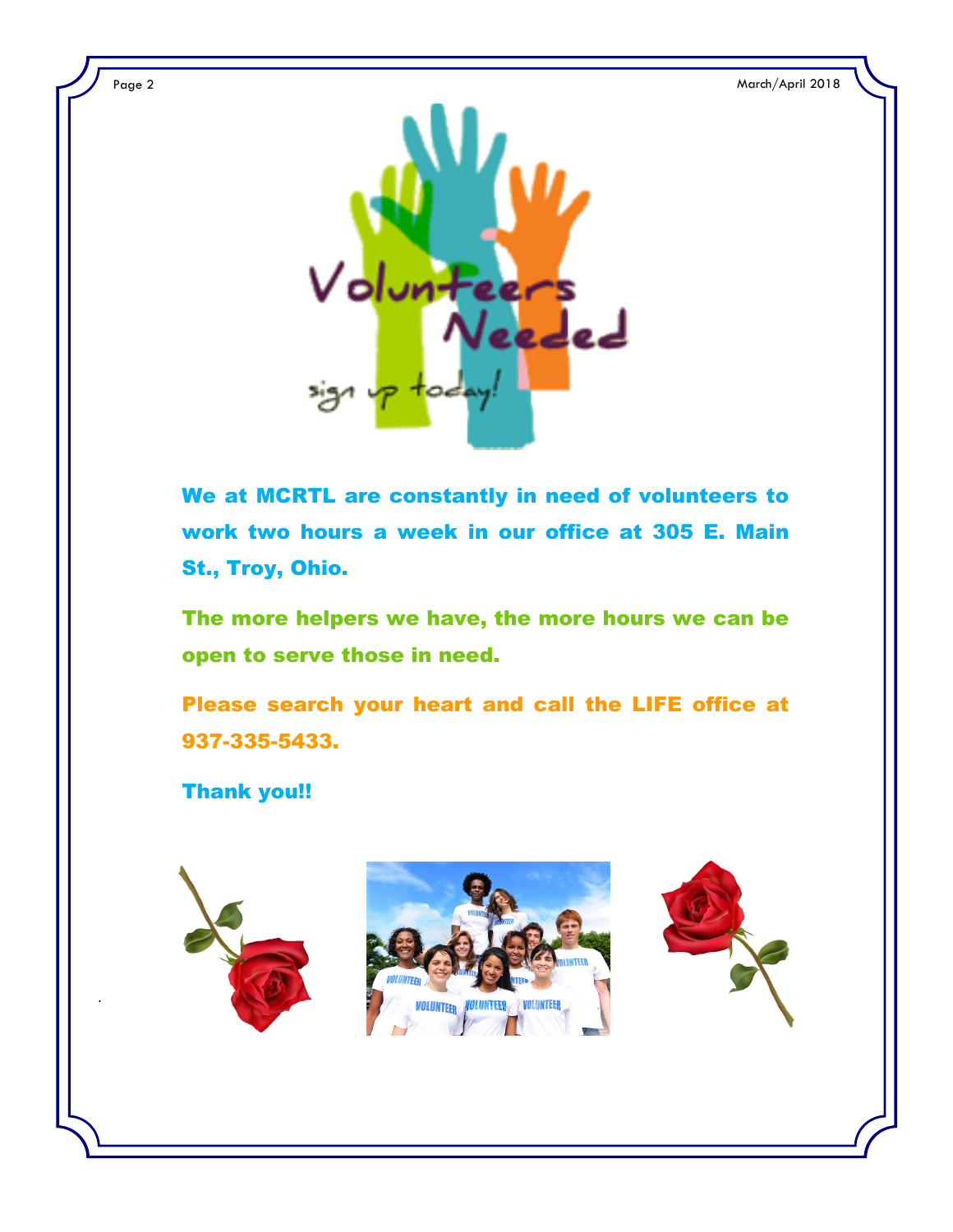Page 3 March/April 2018

## $\Delta'$

## Easter Joy

Jesus came to earth, To show us how to live, How to put others first, How to love and how to give.

Then He set about His work, That God sent Him to do; He took our punishment on Himself; He made us clean and new.

He could have saved Himself, Calling angels from above, But He chose to pay our price for sin; He paid it out of love.

Our Lord died on Good Friday, But the cross did not destroy His resurrection on Easter morn That fills our hearts with joy.

Now we know our earthly death, Like His, is just a rest. We'll be forever with Him In heaven, where life is best.

So we live our lives for Jesus, Think of Him in all we do. Thank you Savior; Thank you Lord. Help us love like you!

By Joanna Fuchs







*Taken from poemsource.com/Christian-Easter-poems*